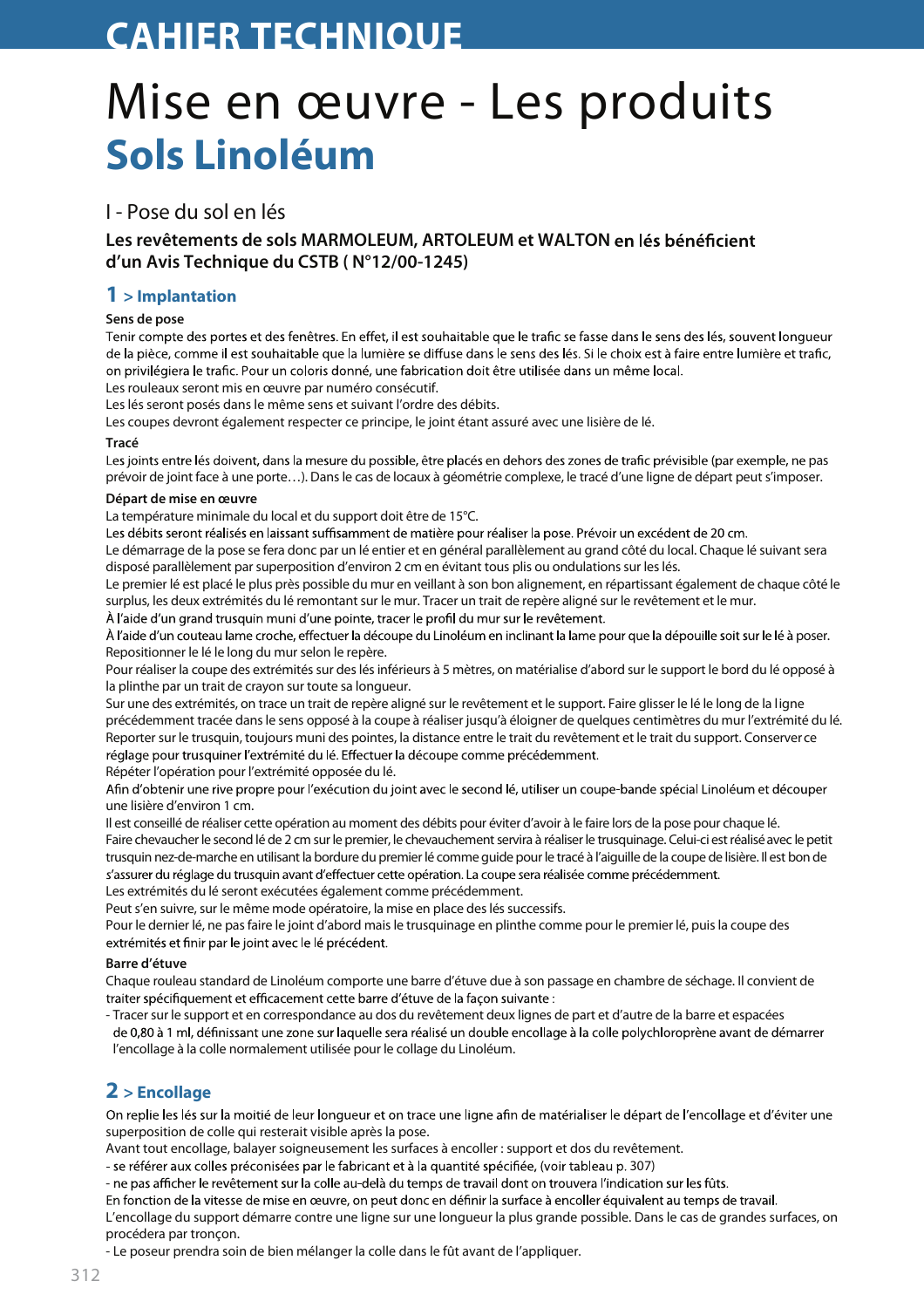## $3$  > Affichage

On rabat en premier lieu le lé entier situé côté plinthe en le déroulant à partir de la ligne précédemment tracée vers la plinthe en hout

On effectue, au fur et à mesure du déroulement, un marouflage à la cale en liège en démarrant de l'axe du lévers l'extérieur, afin d'en chasser l'air et d'assurer le transfert de colle en écrasant les sillons.

On procède de la même manière, lé après lé, en prenant soin d'aligner en bord à bord la bordure du lé déroulé sur le bord du lé précédemment posé.

Une fois cette première moitié rabattue, cylindrer pour assurer le transfert de colle au dos du revêtement. On procède alors de la même manière pour la seconde moitié de la pose.

## $4$  > Traitements des joints

Les joints peuvent être réalisés vifs ou à chaud.

Les soudures seront mises en œuvre 24 heures après la pose dans la plupart des locaux classés U2s P2 ; pour une étanchéité E1, les joints ne font pas l'objet d'une soudure.

Pour les locaux U3 P3 et U4 P3 classés E1 ou E2, une soudure à chaud sera réalisée en effectuant d'abord un chanfrein à la rainureuse électrique, terminé en bout de lé à la gouge à main ou d'une gouge électrique adaptable sur le fer à souder. Nettoyer le joint.

La soudure se fait par un cordon d'apport d'environ 4 mm de diamètre à l'aide d'un appareil à souder entre 350 et 450°C. La soudure démarre en bordure de plinthe et s'arrête à une cinquantaine de centimètres avant la plinthe opposée. Réaliser l'arasage au quart de lune en deux fois, tout d'abord une première fois, immédiatement après la soudure avec la cale d'épaisseur pour terminer par un deuxième passage, sans la cale, après une dizaine de minutes.

Entre-temps, on pourra reprendre la soudure par l'autre bout et y effectuer le premier arasage.

## $5$  > Points particuliers

#### Lés supérieurs à 5 ml

Sur de grandes longueurs de lés, après collage, le Linoléum effectue, dans le sens longueur, un retrait de plusieurs millimètres. Pour éviter que ce retrait soit visible en plinthe, on procède de la facon suivante :

- · Arrêter l'encollage du support sur une ligne tracée à 1,50 ml du bord de plinthe (bien perpendiculairement au lé).
- · Effectuer la pose des lés normalement sur la zone centrale encollée et cylindrée.
- · Faire un trait de repère aligné sur le revêtement et le support.
- · Passer sous la partie non collée du Linoléum un mandrin carton de Linoléum en le positionnant bien parallèlement à la ligne précédemment tracée de manière à dégager l'extrémité du lé à quelques centimètres du mur.
- Trusquiner et découper l'extrémité comme pour l'opération décrite précédemment.
- · Enlever le mandrin, encoller, afficher et cylindrer l'extrémité du lé.

· Renouveler cette opération pour chaque extrémité en prenant soin de ne pas casser le Linoléum lors des différentes manipulations.

#### Découpe d'huisserie de porte

Utiliser le réchauffeur thermique afin d'assouplir le Linoléum pour faciliter sa découpe.

#### Étanchéité en rives

Dans les locaux classés E2, l'étanchéité en rive est obtenue en réalisant un calfatage à l'aide d'un cordon polyuréthanne en plinthe. Cette étanchéité peut être obtenue également en utilisant des plinthes Linoléum préformées dont la mise en œuvre se fait avant celle des lés en coupant et ajustant les plinthes aux dimensions des parois, les angles rentrants et sortants étant coupés à 45° à l'aide d'une boîte à onglets. L'encollage se fait à l'aide d'une colle contact en double encollage.

On opère ensuite la pose des lés comme vu précédemment en utilisant le bord de plinthe comme guide de trusquinage. Les joints entre plinthes et lés seront traités par une soudure à chaud.

#### Incrustations

Les incrustations décoratives seront réalisées avant la pose des lés sur deux principes différents. Si l'incrustation est petite et s'inscrit dans un lé, on pourra la placer dans le lé avant la pose en la maintenant au moment du collage par des rubans de scotch large en surface.

Si l'incrustation est plus grande, mettre en place et coller d'abord celle-ci sur le support ; effectuer ensuite la mise en place des lés et dégrossir immédiatement la découpe de l'incrustation à la lame croche pour la finir à l'aide du petit trusquin.

## $6$  > Mise en service

Intervient pour le trafic pédestre au moins 48 heures après la pose et pour l'agencement du mobilier après 72 heures.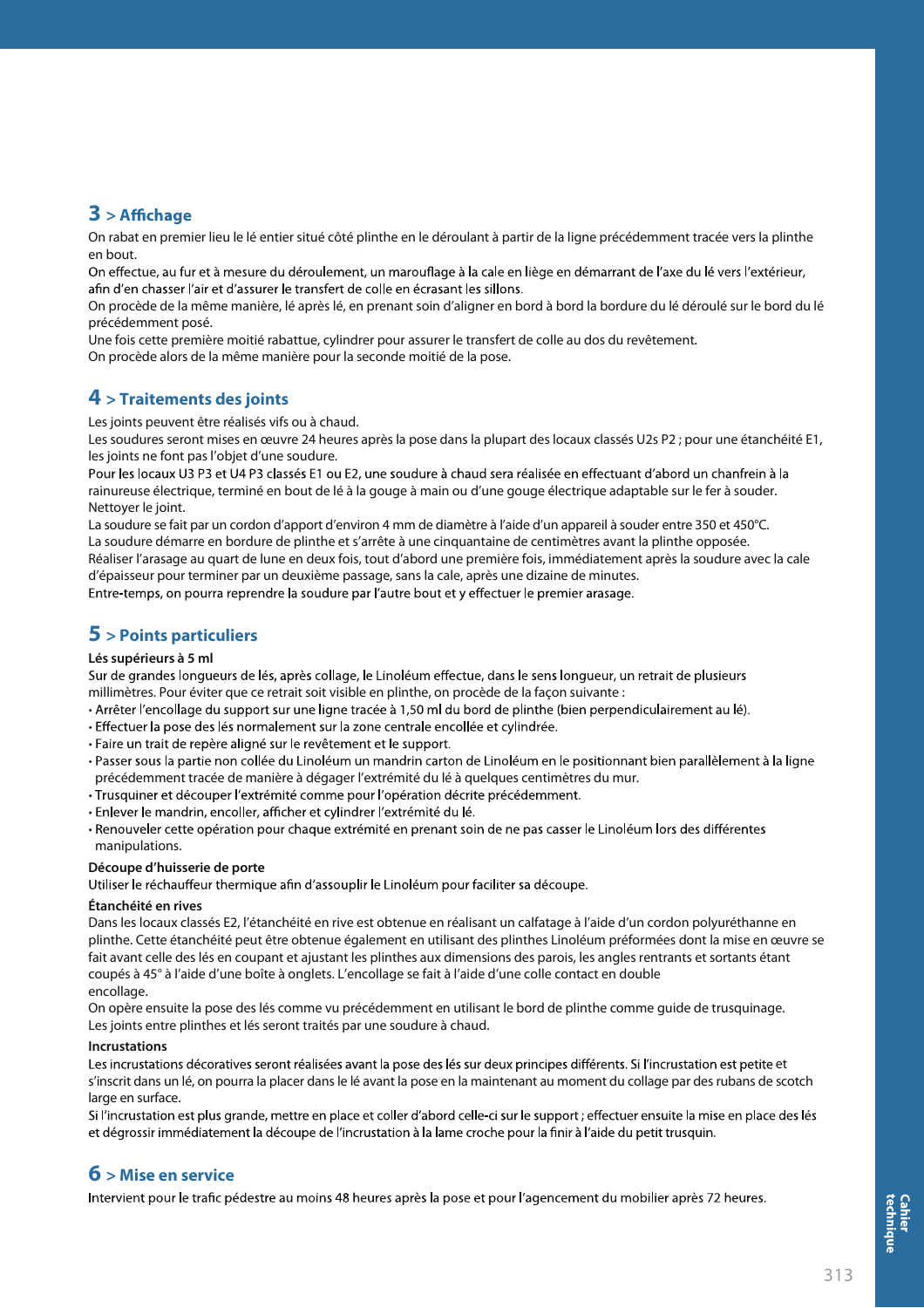# **CAHIER TECHNIOUE**

# Mise en œuvre - Les produits Sols Linoléum

## II - Pose du sol en dalles

Le revêtement de sol MARMOLEUM dual en dalles bénéficie d'un Avis Technique du CSTB (N°12/00-1446)

### $1$  > Implantation

#### Sens de pose

Les dalles sont posées à sens contrarié à 90°.

Dans le cadre d'une décoration, une composition peut associer plusieurs coloris, le poseur vérifie alors que les dalles sont de même épaisseur (sans désaffleurement). Dans un même local, pour un coloris donné, une seule fabrication sera utilisée. Les dalles seront mises en œuvre par numéros de boîtes successifs, 2 à 3 boîtes étant mélangées ensembles. En premier lieu, on ne posera pas avant 48 heures après l'exécution du ragréage.

#### Tracé

Oue la pose comporte un ou plusieurs coloris, tracer les axes 1 et 2 :

• axe central dans le sens longueur (1),

· perpendiculaire au milieu de cet axe (2).

Mesurer la distance des axes aux plinthes en longueur et largeur (A-B). Prendre en note la dimension de la dalle. Diviser les distances A et B par la dimension de la dalle pour déterminer le nombre de dalles entières. La coupe restant jusqu'à la plinthe doit être supérieure à une demie dalle en démarrant la 1ère dalle contre l'axe perpendiculaire. Sinon, décaler la dalle pour placer l'axe en son centre.

#### Départ de mise en œuvre

La température minimale du local et du support doit être de 15°C. L'implantation définitive étant fixée, tracer les lignes de départ perpendiculaires servant au démarrage de la pose (ces lignes peuvent être les anciens axes). Dans le cas d'une pose en diagonale, après avoir tracé les axes 1 et 2, tracer les bissectrices partant du centre et démarrer indifféremment dalle centrée ou contre les axes.

# $2$  > Encollage

Avant tout encollage, balayer soigneusement la surface à encoller :

· se référer aux colles préconisées par le fabricant et à la quantité spécifiée, (voir tableau p. 307)

· respecter le temps de gommage,

• ne pas afficher le revêtement sur la colle au-delà du temps de travail dont on trouvera l'indication sur les fûts.

En fonction de la vitesse de mise en œuvre, on peut donc en définir la surface à encoller équivalente au temps de travail (cette surface peut englober des coupes chiffrées en temps).

L'encollage du support démarre contre une ligne sur une longueur la plus grande possible. Dans le cas de grandes surfaces, on procédera par tronçon. Le poseur prendra soin de bien mélanger la colle dans le fût avant de l'appliquer.

# $3$  > Affichage

La première dalle est posée au centre de la pièce et les suivantes de part et d'autre de celle-ci. Après avoir posé la première rangée, repartir contre la ligne perpendiculaire, en effectuant une pose en escalier.

Après avoir posé quelques dalles, maroufler, avant tout nouveau déplacement, particulièrement aux joints souvent zone critique de collage.

Le marouflage se fait à l'aide d'un marteau à maroufler.

Les coupes se font au fur et à mesure de la pose, de manière à bien afficher les dalles dans une colle suffisamment fraîche : elles sont réalisées par superposition d'une dalle gabarit.

Le cylindrage se fait par zone, toutes les 15 à 25 minutes, afin de bien écraser les sillons de colle et assurer le transfert de celle-ci à l'aide d'un cylindre de 80 kg.

## $4$  > Traitements des joints

Les dalles sont posées à joints vifs ; cependant, dans certains cas (décoration, trafic particulièrement intense, entretien à l'auto-laveuse...), la soudure à chaud peut s'avérer nécessaire.

## $5 >$  Mise en service

Intervient pour le trafic pédestre au moins 48 heures après la pose et pour l'agencement du mobilier après 72 heures.

# III - Aquajet

Voir partie Linoléum, page 77.

Brochure Aquajet « Sols décoratifs » disponible sur simple demande au 03 26 77 30 55.